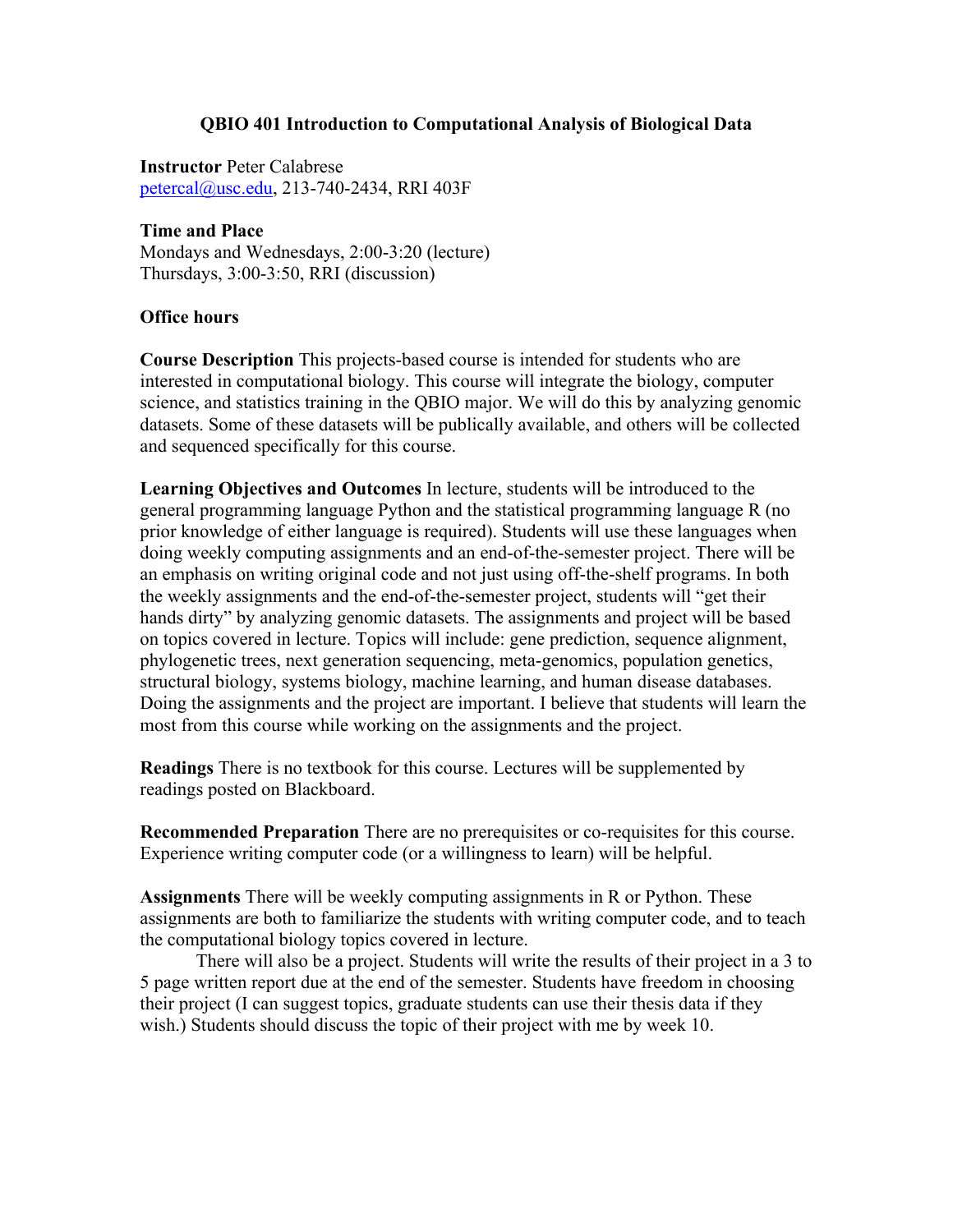# **Grades**

| Assignment              | <b>Points</b>      | <b>Percentage of Grade</b> |
|-------------------------|--------------------|----------------------------|
| Weekly computing        | 10 each, 140 total | 80                         |
| assignments             |                    |                            |
| End-of-semester project | 35                 |                            |
| and written report      |                    |                            |

## **Course Schedule**

|         | <b>Topic</b>                               | Reading              |
|---------|--------------------------------------------|----------------------|
| Week 1  | Discussion of course-specific sequencing   | Posted on Blackboard |
|         | experiments/ Introduction to Python        |                      |
| Week 2  | <b>Gene Prediction</b>                     | Posted on Blackboard |
| Week 3  | Sequence Alignment                         | Posted on Blackboard |
| Week 4  | Phylogenetic Trees                         | Posted on Blackboard |
| Week 5  | Next Generation Sequencing Data            | Posted on Blackboard |
| Week 6  | Meta-Genomics                              | Posted on Blackboard |
| Week 7  | Introduction to R                          | Posted on Blackboard |
| Week 8  | <b>Population Genetics</b>                 | Posted on Blackboard |
| Week 9  | <b>Structural Biology</b>                  | Posted on Blackboard |
| Week 10 | <b>Systems Biology</b>                     | Posted on Blackboard |
| Week 11 | Machine Learning - Regression              | Posted on Blackboard |
| Week 12 | Machine Learning - Classification          | Posted on Blackboard |
| Week 13 | Machine Learning - Neural Networks         | Posted on Blackboard |
| Week 14 | Machine Learning - Applications to Biology | Posted on Blackboard |
| Week 15 | Human Disease Databases                    | Posted on Blackboard |
| Week 16 | Final Project and written report due       |                      |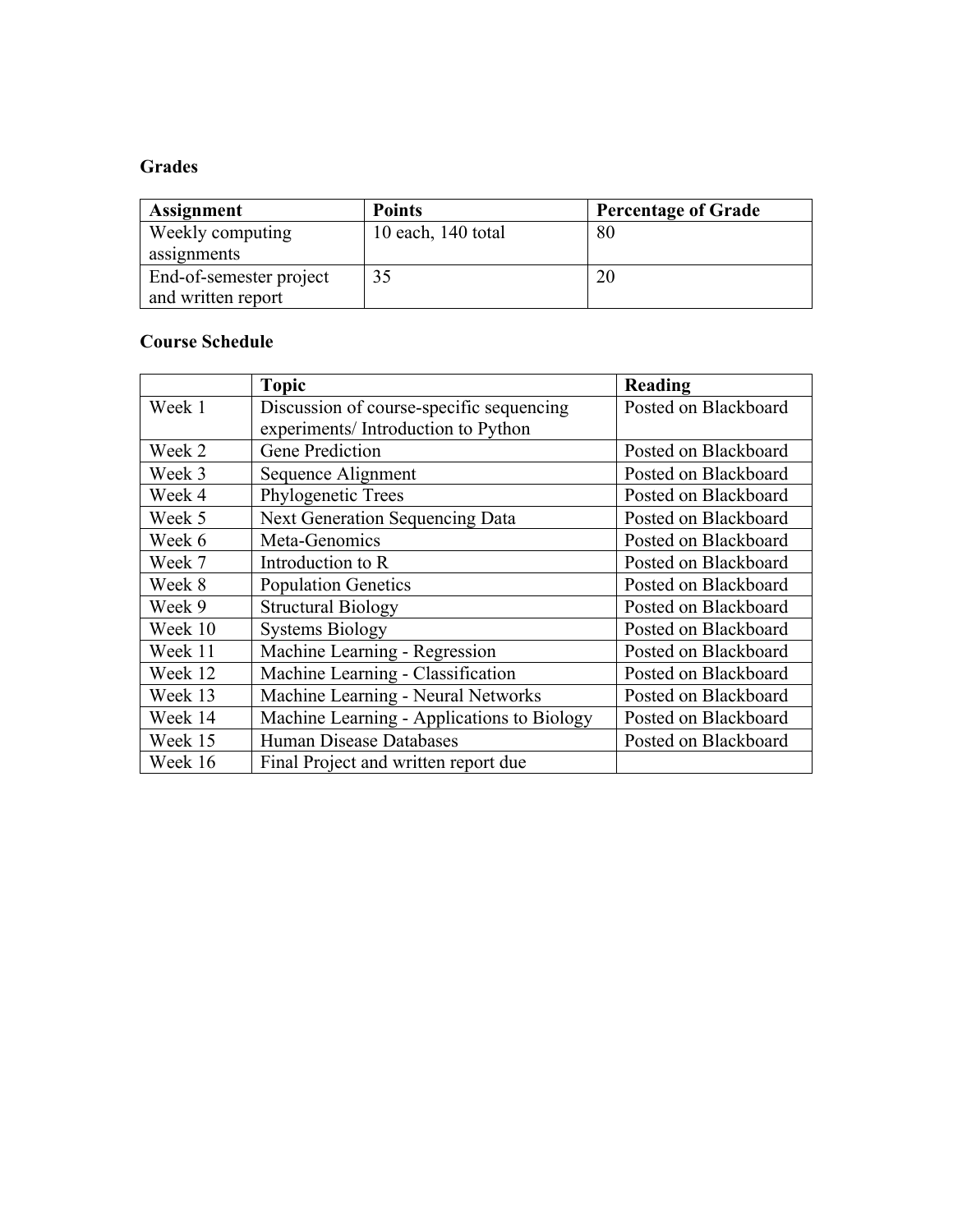## **Statement on Academic Conduct and Support Systems**

#### **Academic Conduct:**

Plagiarism – presenting someone else's ideas as your own, either verbatim or recast in your own words - is a serious academic offense with serious consequences. Please familiarize yourself with the discussion of plagiarism in SCampus in Part B, Section 11, "Behavior Violating University Standards" policy.usc.edu/scampus-part-b. Other forms of academic dishonesty are equally unacceptable. See additional information in SCampus and university policies on scientific misconduct, policy.usc.edu/scientific-misconduct.

#### **Support Systems:**

*Student Health Counseling Services - (213) 740-7711 – 24/7 on call* engemannshc.usc.edu/counseling

Free and confidential mental health treatment for students, including short-term psychotherapy, group counseling, stress fitness workshops, and crisis intervention.

#### *National Suicide Prevention Lifeline - 1 (800) 273-8255 – 24/7 on call* suicidepreventionlifeline.org

Free and confidential emotional support to people in suicidal crisis or emotional distress 24 hours a day, 7 days a week.

#### *Relationship and Sexual Violence Prevention Services (RSVP) - (213) 740-4900 – 24/7 on call* engemannshc.usc.edu/rsvp

Free and confidential therapy services, workshops, and training for situations related to genderbased harm.

#### *Office of Equity and Diversity (OED) | Title IX - (213) 740-5086* equity.usc.edu, titleix.usc.edu

Information about how to get help or help a survivor of harassment or discrimination, rights of protected classes, reporting options, and additional resources for students, faculty, staff, visitors, and applicants. The university prohibits discrimination or harassment based on the following protected characteristics: race, color, national origin, ancestry, religion, sex, gender, gender identity, gender expression, sexual orientation, age, physical disability, medical condition, mental disability, marital status, pregnancy, veteran status, genetic information, and any other characteristic which may be specified in applicable laws and governmental regulations.

### *Bias Assessment Response and Support - (213) 740-2421*

studentaffairs.usc.edu/bias-assessment-response-support

Avenue to report incidents of bias, hate crimes, and microaggressions for appropriate investigation and response.

#### *The Office of Disability Services and Programs - (213) 740-0776* dsp.usc.edu

Support and accommodations for students with disabilities. Services include assistance in providing readers/notetakers/interpreters, special accommodations for test taking needs, assistance with architectural barriers, assistive technology, and support for individual needs.

## *USC Support and Advocacy - (213) 821-4710*

studentaffairs.usc.edu/ssa

Assists students and families in resolving complex personal, financial, and academic issues adversely affecting their success as a student.

*Diversity at USC - (213) 740-2101*